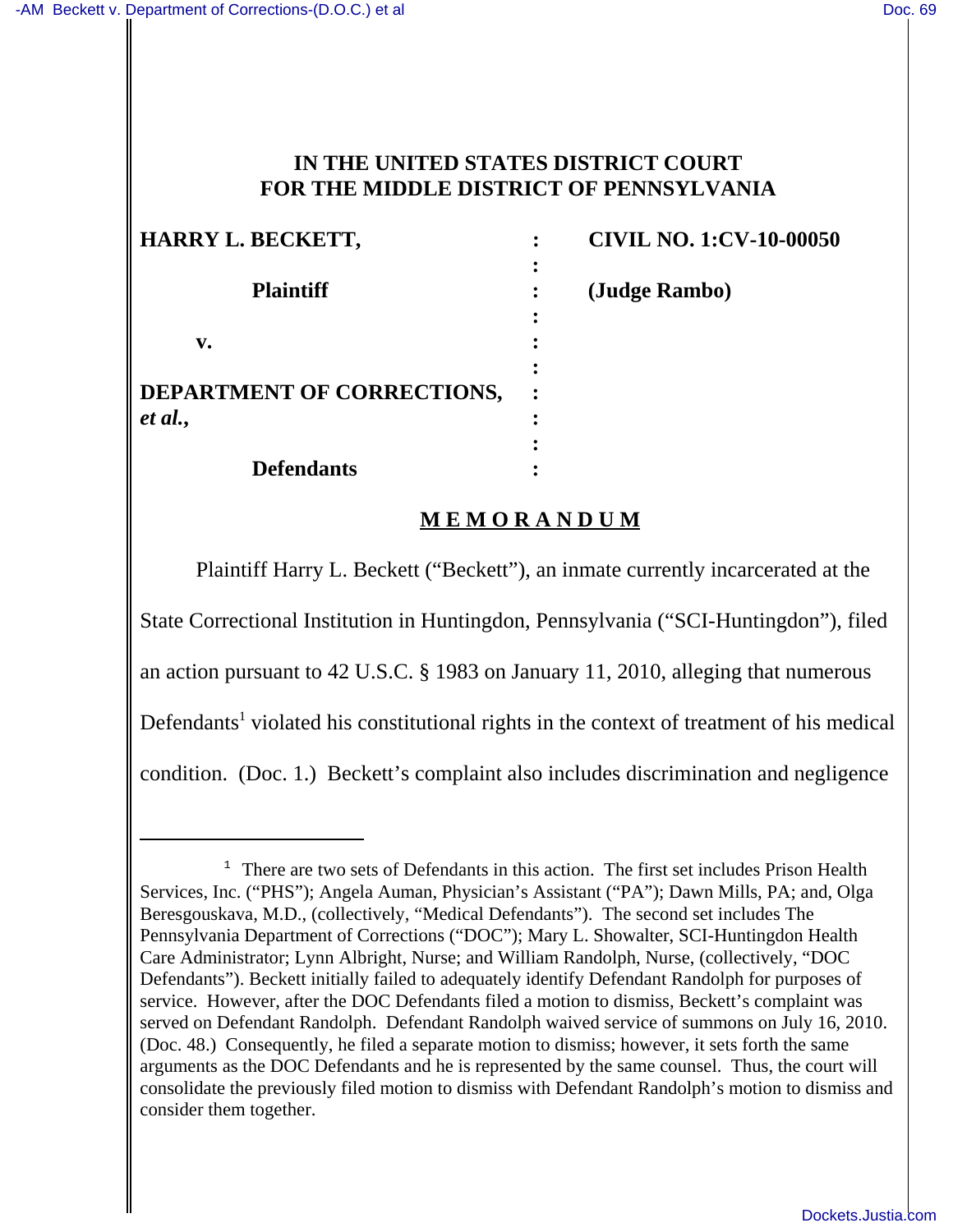claims. Numerous motions filed by both sides are presently before the court, including motions to dismiss as well as Beckett's motion for leave to amend the complaint. For the reasons that follow, Beckett's motion for leave to amend the complaint will be granted and the proposed amended complaint accepted for filing. Resultantly, the pending motions to dismiss will be deemed moot and the Defendants will be directed to answer or otherwise respond to the amended complaint.

## **I. Background**

#### **A. Facts**

In the complaint, Beckett asserts that prior to his incarceration, he was diagnosed with reflex sympathetic dystrophy and complex regional pain syndrome ("RSP/CRPS") on his upper left extremity. (Doc. 1 ¶ 7.) In 1992, he entered the Pennsylvania DOC, and has been incarcerated at SCI-Huntingdon since the fall of 1993. (*Id*. ¶¶ 6, 15.) Beginning on April 26, 1995, Beckett was cleared for "shower (Infirmary)" and "aerobics-sign up with activities department" in order to treat his condition. (*Id*. ¶ 17.) Further, from 1994 through 1998, he was treated by a Dr. William Mangino at SCI-Huntingdon. (*Id*. ¶ 18.) On July 10, 1996, Dr. Mangino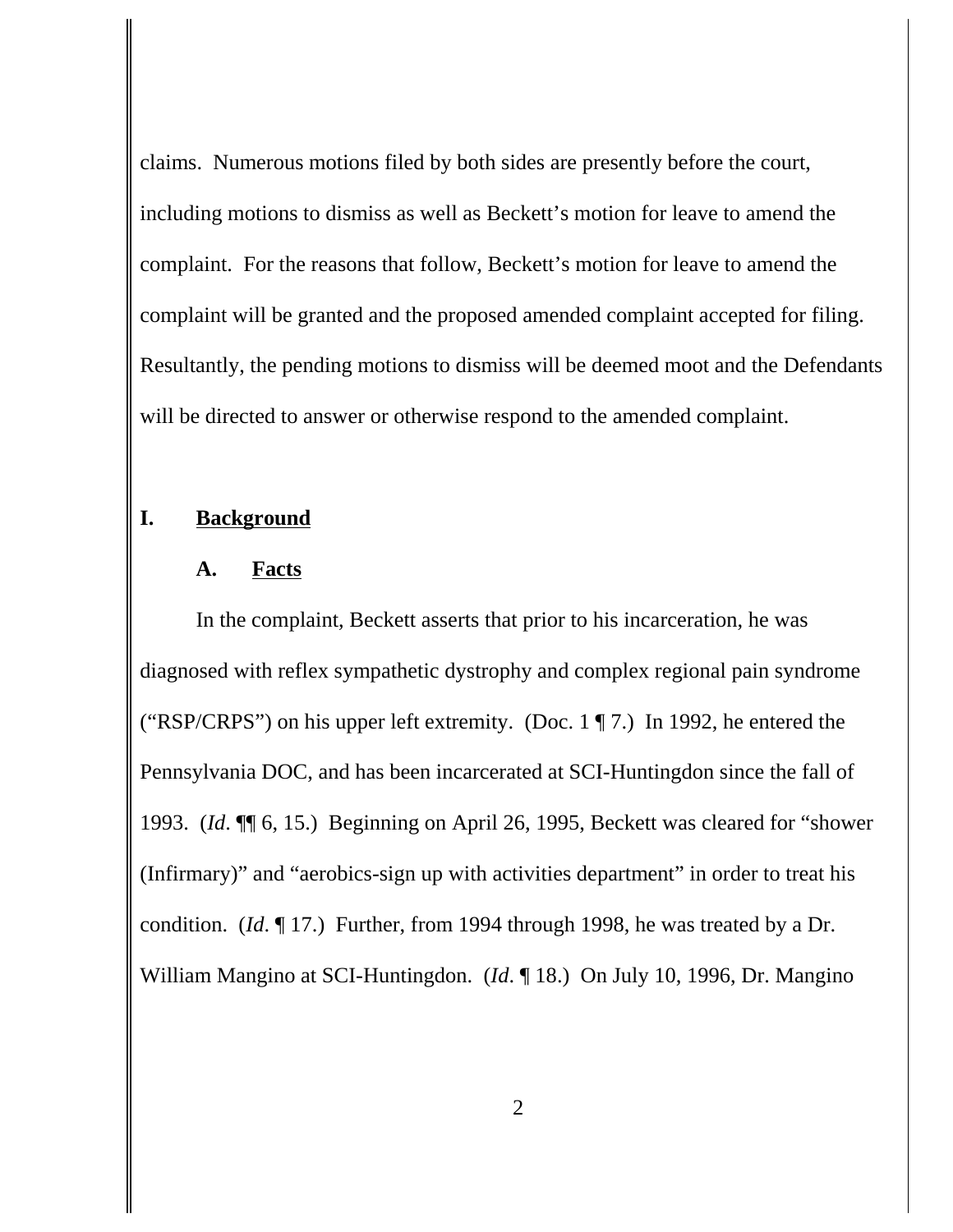ordered that Beckett was to receive "hot 15 min. shower in the infirmary" to treat the RSP/CRPS. (*Id*. ¶ 19.)

Beckett avers that throughout his incarceration at SCI-Huntingdon, "unknown individuals" in the medical department cancelled his 15-minute hot medical showers, subjecting him to pain and suffering as well as deterioration of his chronic condition. (*Id*. ¶ 21.) He specifically asserts that Defendants Showalter and Beregouskaya "condoned, encouraged and/or tolerated, in acquiesced - - repeated - - and unreasonable cancellation of [Beckett's] treatment plan." (*Id*. ¶ 24.)

Further, Beckett claims that on November 4, 2006, he was involved in an incident with Defendants Albright and Randolph which caused a "fracture," resulting in a "pronounced lump on upper left-hip region." (*Id*. ¶ 27.) As a result of the incident, Beckett was placed in the Restricted Housing Unit ("RHU"), where he was denied any medical treatment, such as daily medical showers, double blanket, heated atmosphere, and an exercise program. (*Id*.) He further avers that while in the RHU until January 2007 for a misconduct unrelated to the November 4, 2006 incident, he was denied "any medical treatment and necessities (other than medications)" for over 60 days. (*Id*. ¶ 29.) To the contrary, Beckett also avers that he was "eventually" seen by a Dr. Salomon, who attempted to have Beckett moved to a heated cell or another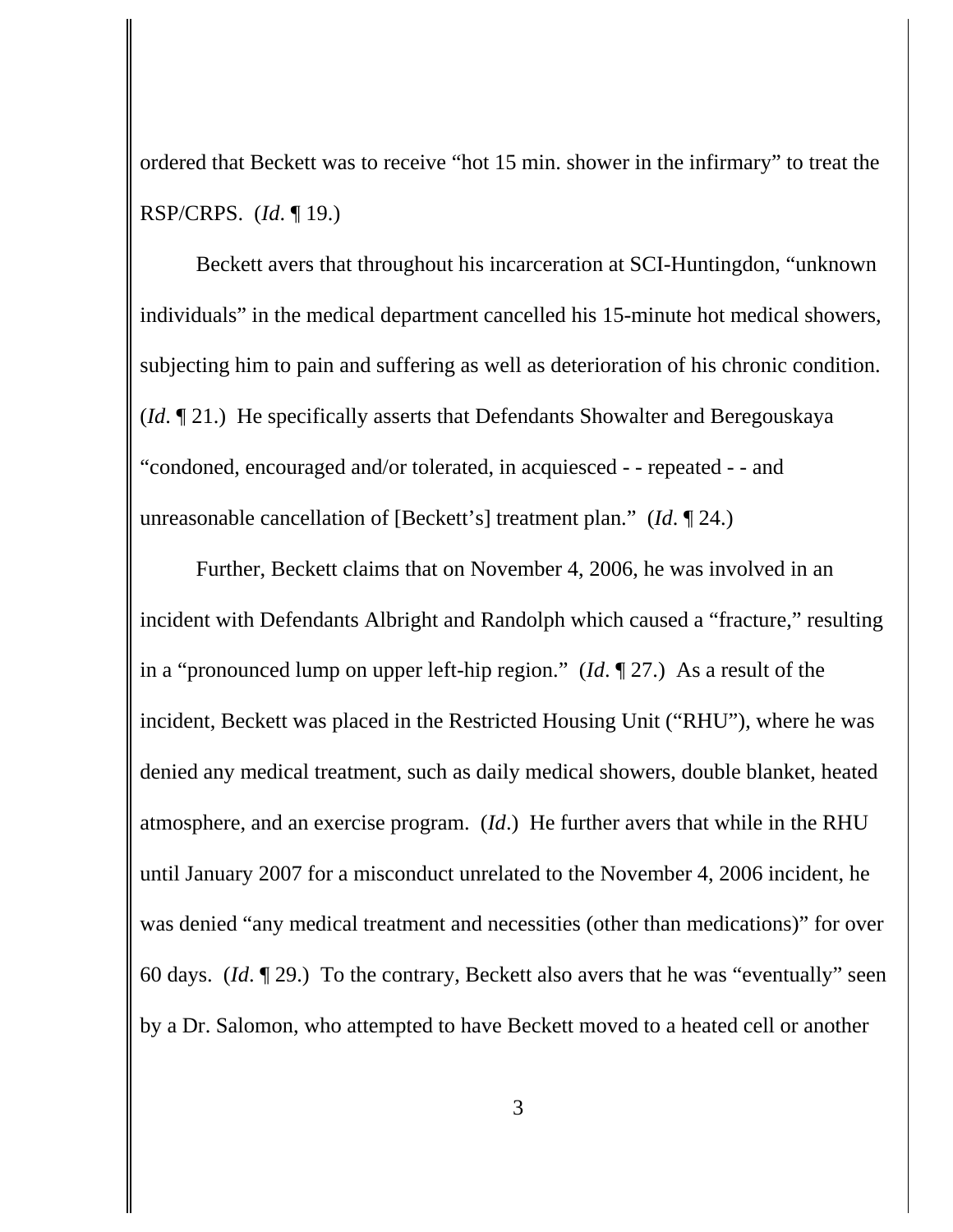housing unit, to no avail. (*Id*. ¶¶ 30-32.) He does assert, however, that he received medical attention once he was returned to general population in January 2007. (*Id*. ¶ 34.) Thereafter, his medical treatment plan was reinstated and he currently continues to follow it. (*Id*. at 1, n.1.)

#### **B. Procedural History**

On January 10, 2010, Beckett filed his complaint. (Doc. 1.) The Medical Defendants filed their motion to dismiss the complaint on March 2, 2010. (Doc. 12.) The DOC Defendants filed a motion to dismiss on April 2, 2010, (Doc. 23), followed by another motion to dismiss as to Defendant Randolph only on August 5, 2010, (Doc. 53). *See supra* note 1, at 1. Beckett filed a motion for leave to amend the complaint on June 10, 2010, and attached the proposed complaint as an exhibit. (Doc. 39.) All of these pending motions are ripe for disposition.

## **II. Discussion**

Section 1983 of Title 42 of the United States Constitution offers private citizens a means to redress violations of federal law committed by state officials. *See* 42 U.S.C. § 1983. The statute provides, in pertinent part, as follows:

Every person who, under color of any statute, ordinance, regulation, custom, or usage, of any State or Territory or the District of Columbia,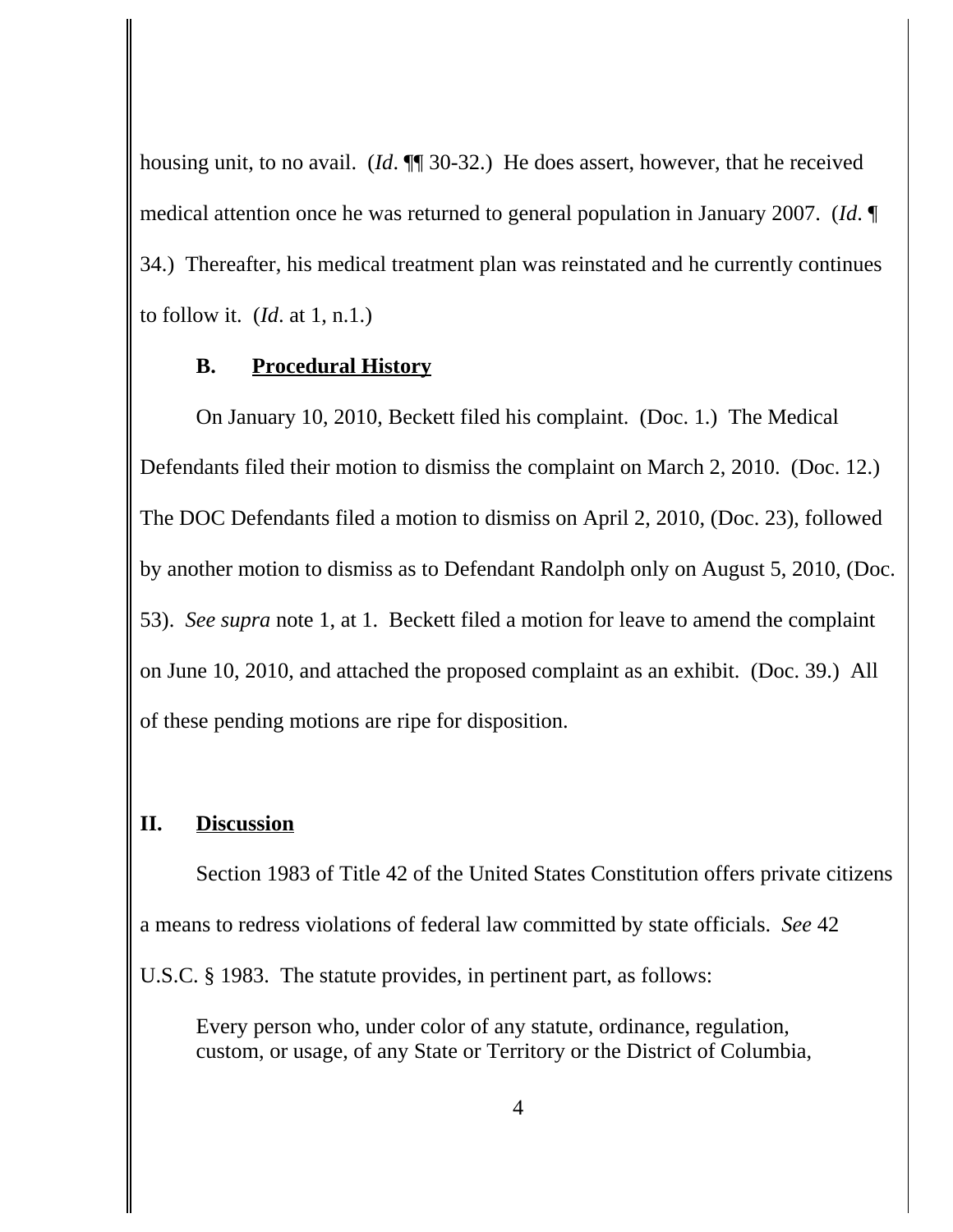subjects, or causes to be subjected, any citizen of the United States or other person within the jurisdiction thereof to the deprivation of any rights, privileges, or immunities secured by the Constitution and laws, shall be liable to the party injured in an action at law, suit in equity, or other proper proceeding for redress . . . .

42 U.S.C. § 1983. Section 1983 is not a source of substantive rights, but merely a method for vindicating violations of other federal laws. *Gonzaga Univ. v. Doe*, 536 U.S. 273, 284-85 (2002); *Kopec v. Tate*, 361 F.3d 722, 755-76 (3d Cir. 2004). To establish a claim under this section, the plaintiff must show the deprivation of a "right secured by the Constitution and the laws of the United States . . . by a person acting under color of state law." *Kneipp v. Tedder*, 95 F.3d 1199, 1204 (3d Cir. 1996) (quoting *Mark v. Borough of Hatboro*, 51 F.3d 1137, 1141 (3d Cir. 1995)).

In the instant case, Beckett alleges that all Defendants violated his First, Eighth and Fourteenth Amendment rights, committed discrimination in violation of 42 U.S.C. §§ 12131-12134, and committed negligence throughout his incarceration at SCI-Huntingdon when they failed to properly address and treat his medical condition. In their motions to dismiss, both sets of Defendants claim that Beckett's claims are barred by the applicable statute of limitations.<sup>2</sup>

<sup>&</sup>lt;sup>2</sup> Medical Defendants raised several other defenses to Beckett's claims in their motion to dismiss the original complaint. However, as Medical Defendants have not asserted that the motion for leave to amend the complaint should be denied, the motion will be granted as uncontested pursuant to Middle District Local Rule 7.6 as to the Medical Defendants.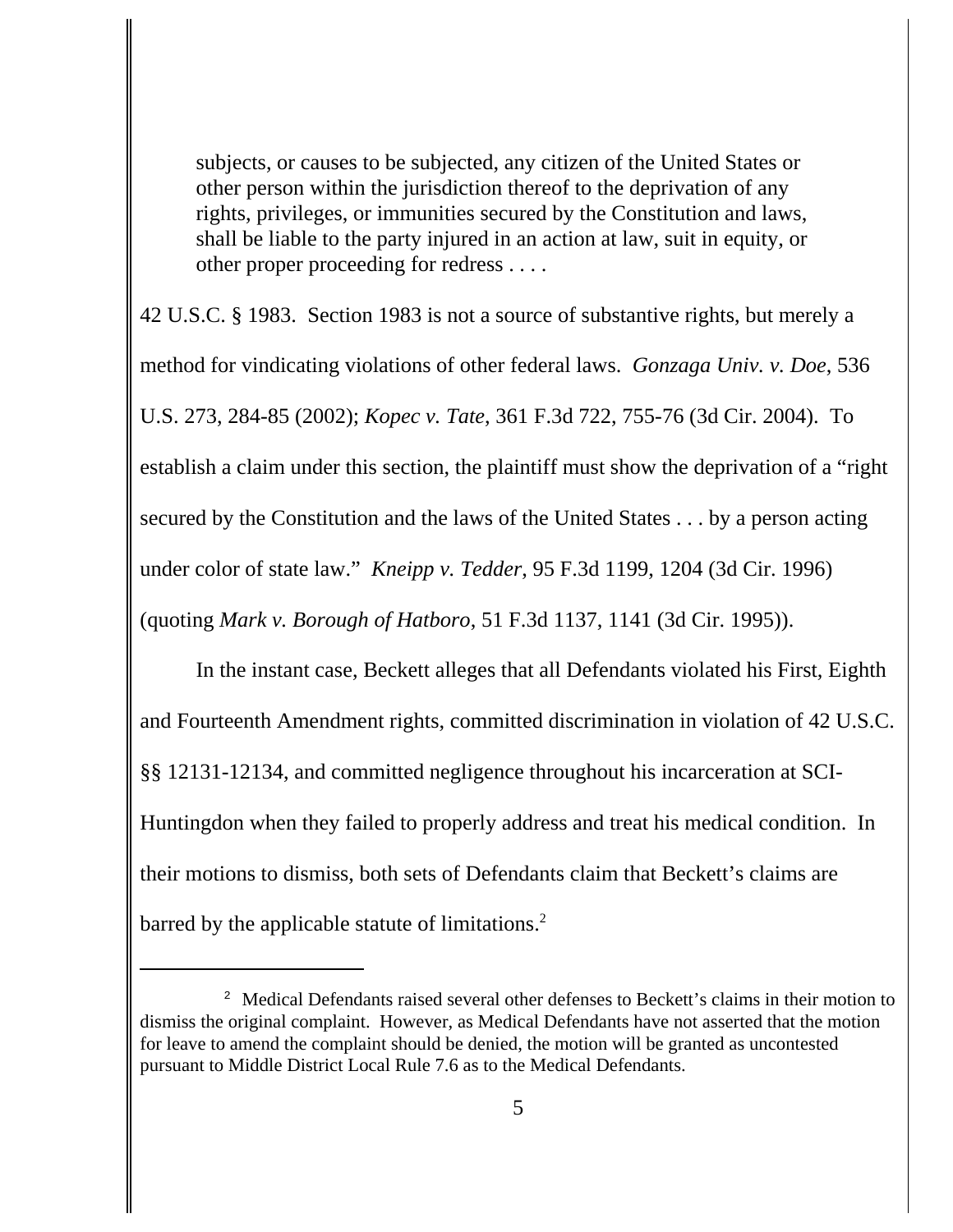Federal Rule of Civil Procedure 8(c) classifies a statute of limitations claim as an affirmative defense that must be pled in an answer to the complaint. *See* Fed. R. Civ. P. 8(c). Additionally, Rule 12(b) requires that all defenses be asserted in an answer except those expressly enumerated in the rule. *See* Fed. R. Civ. P. 12(b). The Federal Rules do not require a plaintiff to proffer specific allegations regarding the timing of the alleged offense, and Rule 12(b) does not provide for the pre-answer assertion of a limitations defense. *See id.*; *Wilson v. McVey*, 579 F. Supp. 2d 685, 689 (M.D. Pa. 2008). Nevertheless, a district court may dismiss a complaint as timebarred if "the time alleged in the statement of a claim shows that the cause of action has not been brought within the statute of limitations." *Robinson v. Johnson*, 313 F.3d 128, 135 (3d Cir. 2002) (quoting *Hanna v. U.S. Veterans' Admin. Hosp.*, 514 F.2d 1092, 1094 (3d Cir. 1974)); *see also Oshiver v. Levin, Fishbein, Sedran & Berman*, 38 F.3d 1380, 1384 n.1 (3d Cir. 1994) ("While the language of Fed. R. Civ. P. 8(c) indicates that a statute of limitations defense cannot be used in the context of a Rule 12(b)(6) motion to dismiss, an exception is made where the complaint facially shows noncompliance with the limitations period and the affirmative defense clearly appears on the face of the pleading.").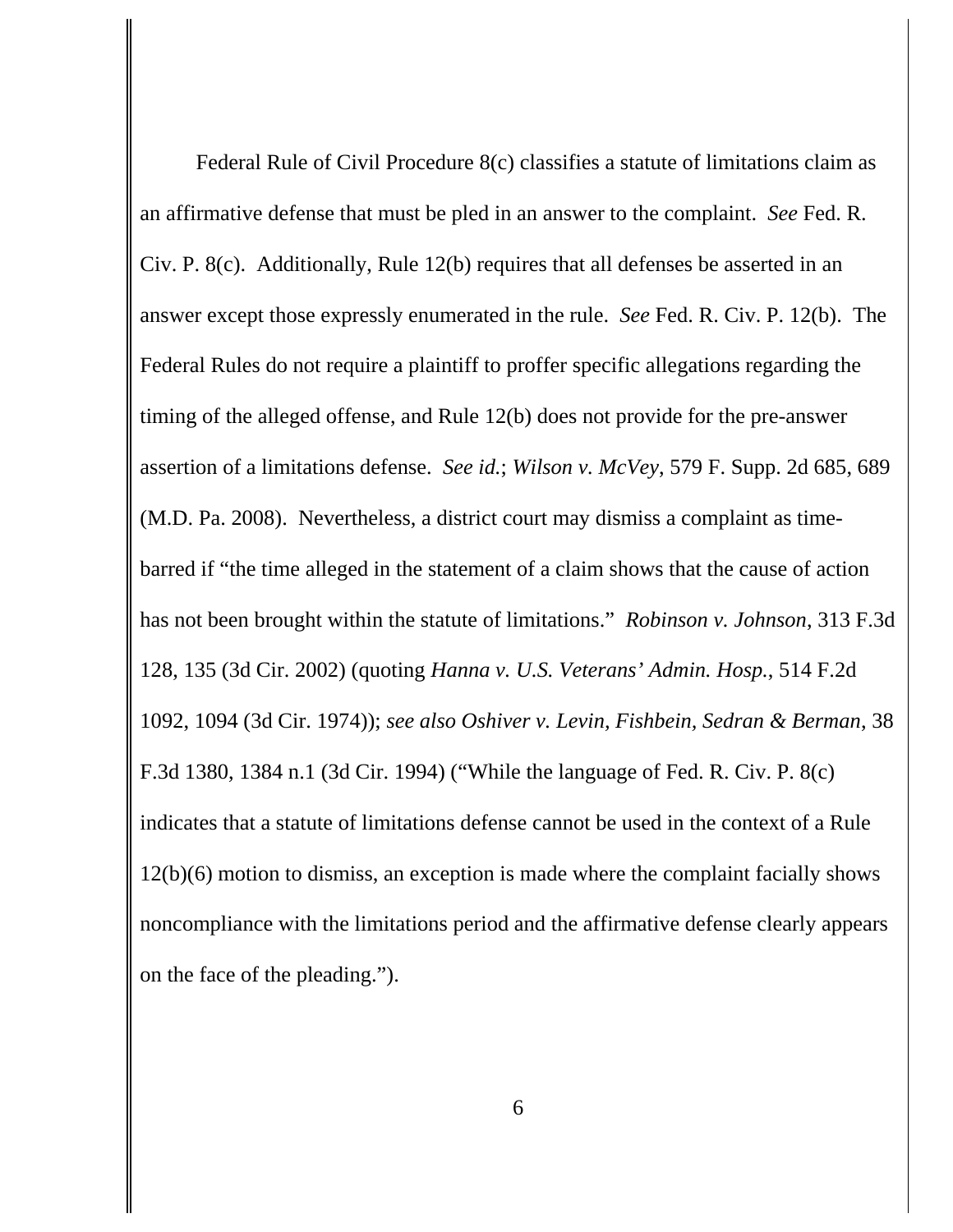Civil rights claims are governed by the state statute of limitations applicable to personal injury actions. *See O'Connor v. City of Newark*, 440 F.3d 125, 127 (3d Cir. 2006). In Pennsylvania, the applicable limitations period is two years. *See* 42 Pa. Cons. Stat. § 5524(7); *see also Disabled in Action of Pa. v. Se. Pa. Transp. Auth.*, 539 F.3d 199, 208 (3d Cir. 2008). "[U]nder federal law, which governs the accrual of section 1983 claims, the limitations period begins to run from the time when the plaintiff knows or has reason to know of the injury which is the basis of the section 1983 action." *Montgomery v. De Simone*, 159 F.3d 120, 126 (3d Cir. 2008) (quoting *Genty v. Resolution Trust Corp.*, 937 F.2d 899, 919 (3d Cir. 1991)).

Here, the complaint was filed on January 11, 2010. (Doc. 1.) Defendants contend that any claims that accrued more than two years prior to the filing thereof - January 11, 2008 - are barred by the statute of limitations. However, as argued by Beckett, Defendants do not take into account Beckett's efforts to exhaust his administrative remedies under the Prison Litigation Reform Act ("PLRA").

The PLRA requires prisoners to present their claims through an administrative grievance process before seeking redress in federal court. The Act specifically provides as follows:

No action shall be brought with respect to prison conditions under [§ 1983], or any other Federal law, by a prisoner confined in any jail, prison,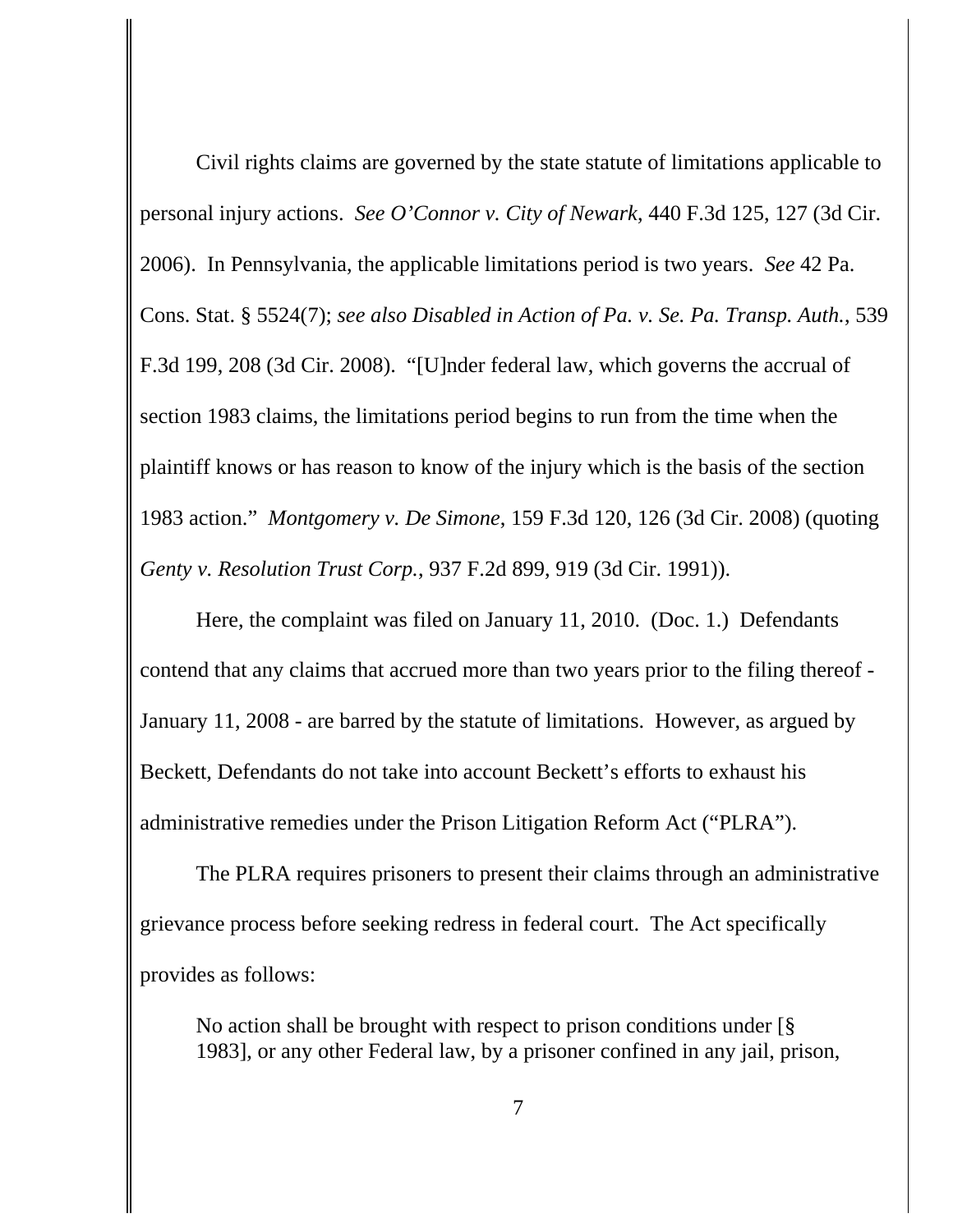or other correctional facility until such administrative remedies as are available are exhausted.

42 U.S.C. § 1997e(a). A prisoner must comply with the PLRA exhaustion requirement as to *any* claim that arises in the prison setting, regardless of the nature of the claim or of the relief sought. *See Porter v. Nussle*, 534 U.S. 516, 532 (2002) ("[T]he PLRA's exhaustion requirement applies to all inmate suits about prison life, whether they involve general circumstances or particular episodes, and whether they allege excessive force or some other wrong."); *Booth v. Churner*, 532 U.S. 731, 741 n.6 (2001) ("[A]n inmate must exhaust irrespective of the forms of relief sought and offered through administrative avenues."). Several district courts in this circuit have determined that the statute of limitations applicable to § 1983 is tolled while an inmate exhausts his or her administrative remedies under the PLRA. *See, e.g.*, *Ozoroski v. Maue*, Civ. A. No. 1:08-CV-0082, 2009 WL 414272 , at \*5-8 (M.D. Pa. Feb. 18, 2009) (denying defendants' motion to dismiss in part because the plaintiff's relevant administrative grievances remain potentially unexhausted and thus, the statute of limitations period is tolled); *Carter v. Pa. Dep't of Corr.*, Civ. A. No. 08-0279, 2008 WL 5250433, at \*11 (E.D. Pa. Dec. 17, 2008) ("[T]he statute of limitations begins to run only when [a] plaintiff has exhausted his administrative remedies under the PLRA."); *Cooper v. Beard*, Civ. A. No. 06-0171, 2006 WL 3208783, at \*8 (E.D. Pa.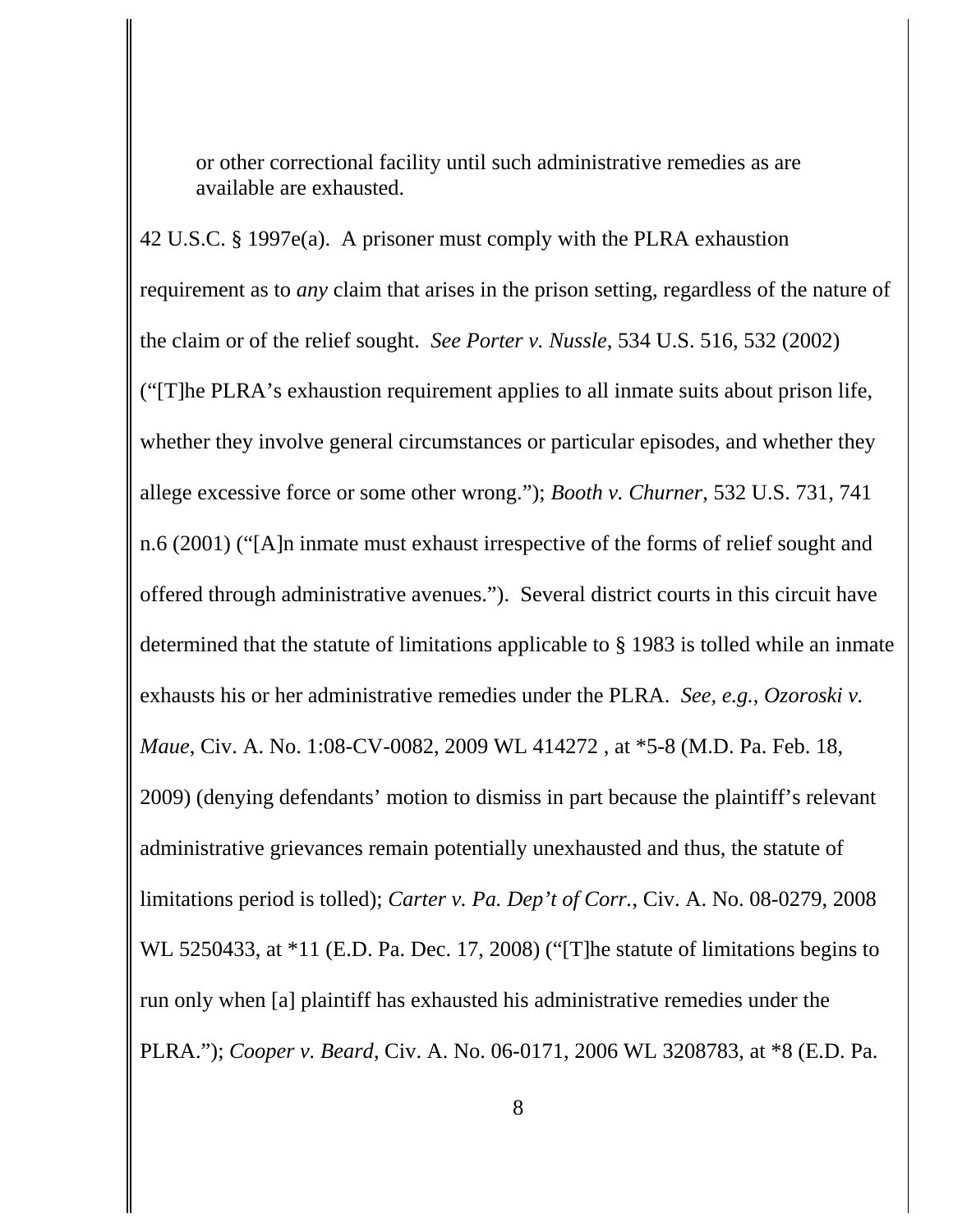Nov. 2, 2006) ("Because an inmate would be placed in a situation where his suit would either be barred from federal court for failure to exhaust administrative remedies under the PLRA, or time-barred because he had pursued those administrative remedies . . . the statute of limitations for an inmate's § 1983 claims are tolled while he exhausts his administrative remedies."); *see also Jackson v. Baddick*, No. Civ. A. 02-CV-6779, 2004 WL 1737635, at \*11 (E.D. Pa. Aug. 2, 2004).

In response to Defendants' contention that Beckett's claims are barred by the applicable statute of limitations, Beckett contends that his claims are within the twoyear limitations period because the period was tolled until January 16, 2008, the date on which he received a final response from the DOC's Central Office to his request for administrative remedies relating to his complaints about his medical care. (Doc. 50 at 4.) Given the January 10, 2010 filing date of his original complaint, and applying the reasoning regarding the tolling of the statute of limitations, *supra*, the court concludes that the statue of limitations defense raised by Defendants must be denied. Consequently, the court will grant Beckett's motion for leave to amend the complaint and accept for filing the amended complaint. The pending motions to dismiss shall be deemed moot and the court will direct the Defendants to answer or otherwise respond to the amended complaint.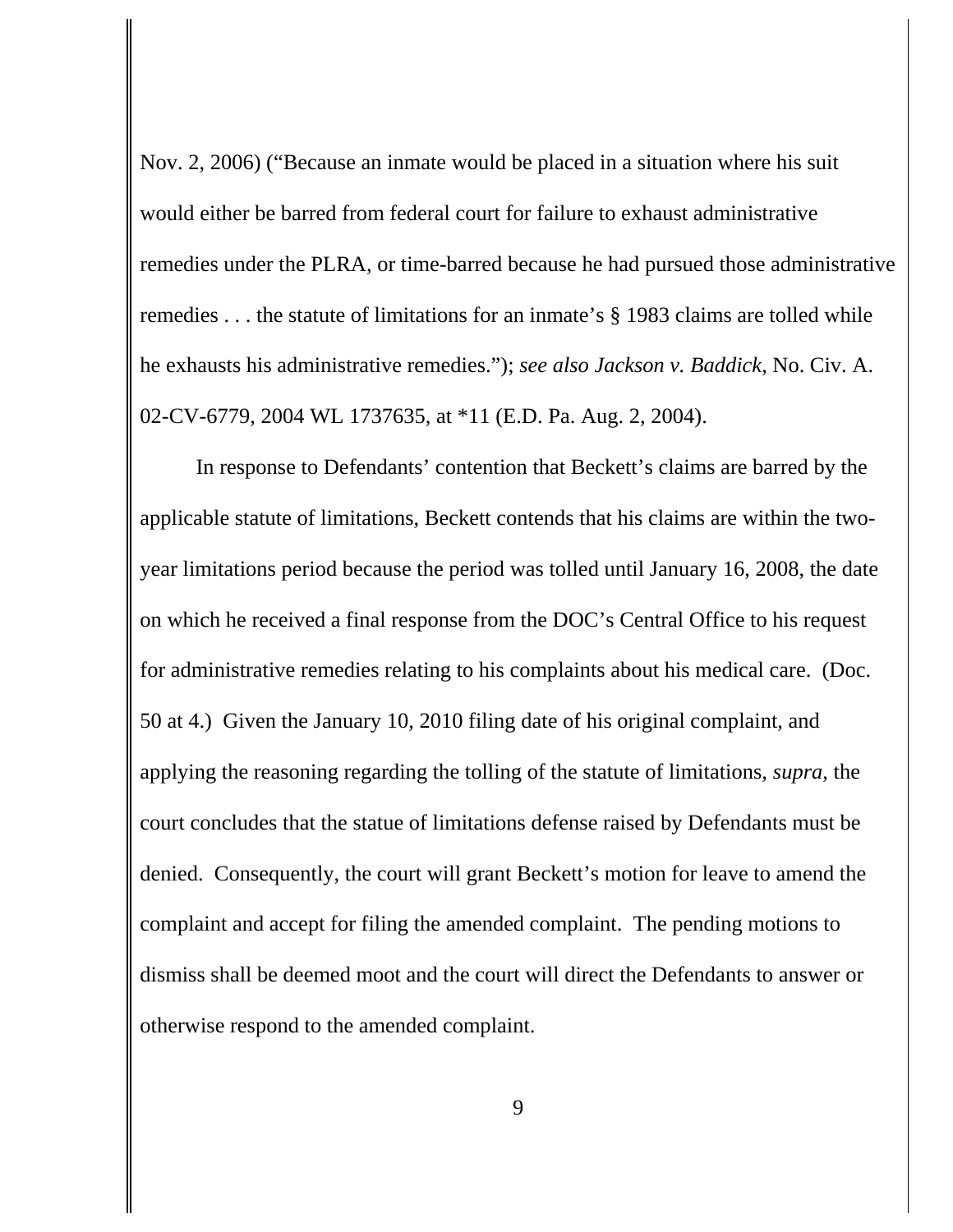An appropriate order will be issued.

 s/Sylvia H. Rambo United States District Judge

Dated: December 8, 2010.